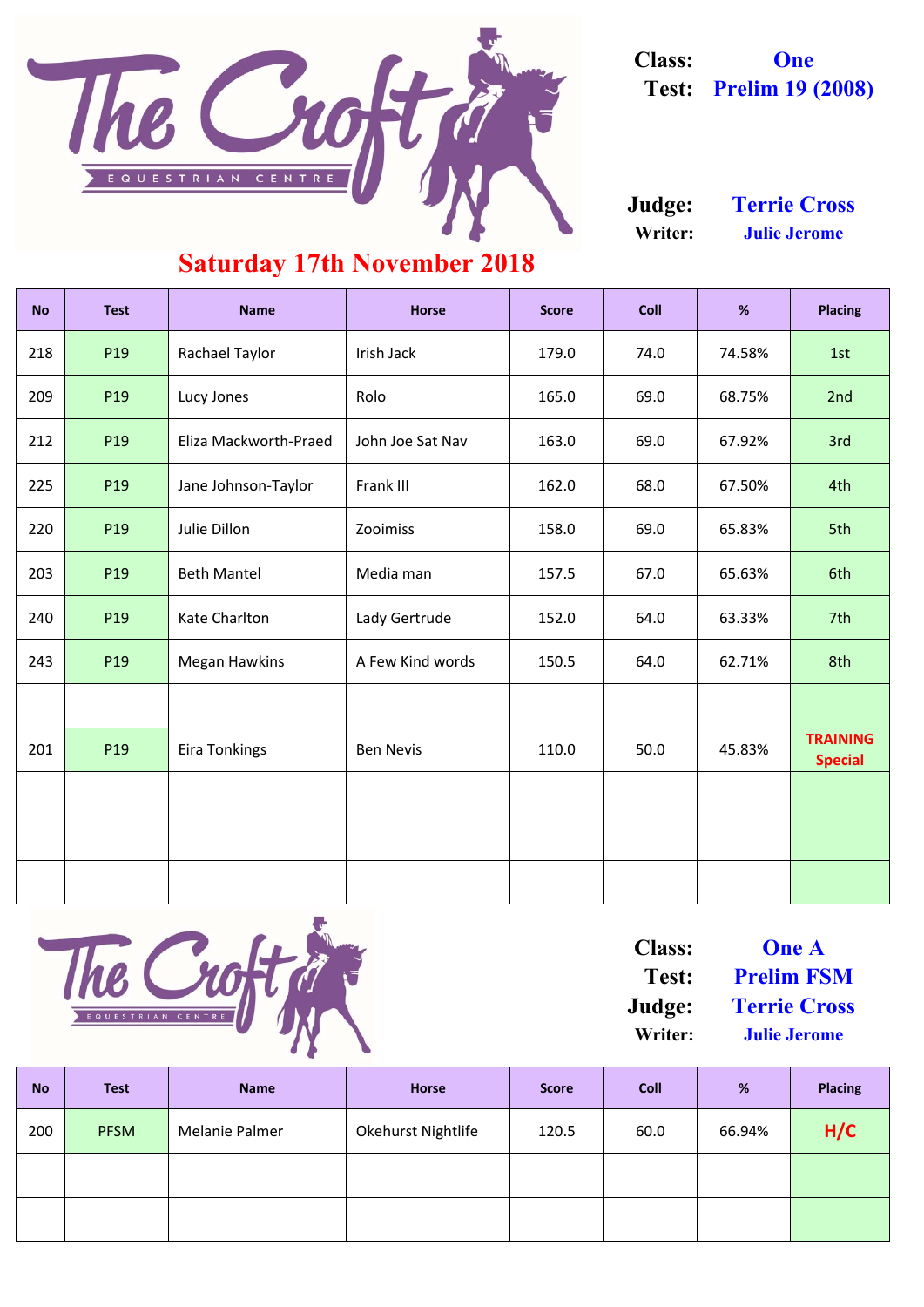| <b>No</b> | <b>Test</b> | <b>Name</b>           | <b>Horse</b>               | <b>Score</b> | <b>Coll</b> | %      | <b>Placing</b>   |
|-----------|-------------|-----------------------|----------------------------|--------------|-------------|--------|------------------|
| 203       | <b>N23</b>  | <b>Beth Mantel</b>    | Media man                  | 171.5        | 43.5        | 71.46% | 1st              |
| 210       | <b>N23</b>  | <b>Gary Yeoman</b>    | Wolfegang Mayday<br>Melody | 163.0        | 42.0        | 67.92% | 2nd              |
| 214       | <b>N23</b>  | Sara Bennett          | <b>Merlins MagicII</b>     | 162.0        | 40.5        | 67.50% | 3rd              |
| 212       | <b>N23</b>  | Eliza Mackworth-Praed | John Joe Sat Nav           | 160.0        | 40.5        | 66.67% | 4th              |
| 220       | <b>N23</b>  | Julie Dillon          | Zooimiss                   | 158.5        | 39.5        | 66.04% | 5th              |
| 232       | <b>N23</b>  | Linda Elkington       | Leggo                      | 158.5        | 40.5        | 66.04% | 6th              |
| 218       | <b>N23</b>  | Rachael Taylor        | Irish Jack                 | 156.5        | 39.5        | 65.21% | 7th              |
| 234       | <b>N23</b>  | Deanne Collier        | Croft Vigo                 | 156.5        | 40.5        | 65.21% | 8th              |
| 240       | <b>N23</b>  | <b>Kate Charlton</b>  | Lady Gertrude              | 155.5        | 40.0        | 64.79% | 9th &<br>Special |
| 208       | <b>N23</b>  | Janine Guthrie        | <b>Miss Dotty</b>          | 151.5        | 38.0        | 63.13% | 10th             |
| 206       | <b>N23</b>  | Mel Appleford         | Elli                       | 149.5        | 38.0        | 62.29% | 11th             |
|           |             |                       |                            |              |             |        |                  |
|           |             |                       |                            |              |             |        |                  |
|           |             |                       |                            |              |             |        |                  |
|           |             |                       |                            |              |             |        |                  |



**Class: Two Test: Novice 23 (2012)**

**Writer: Sue Rowland Judge: Jenny Welham**

### **Saturday 17th November 2018**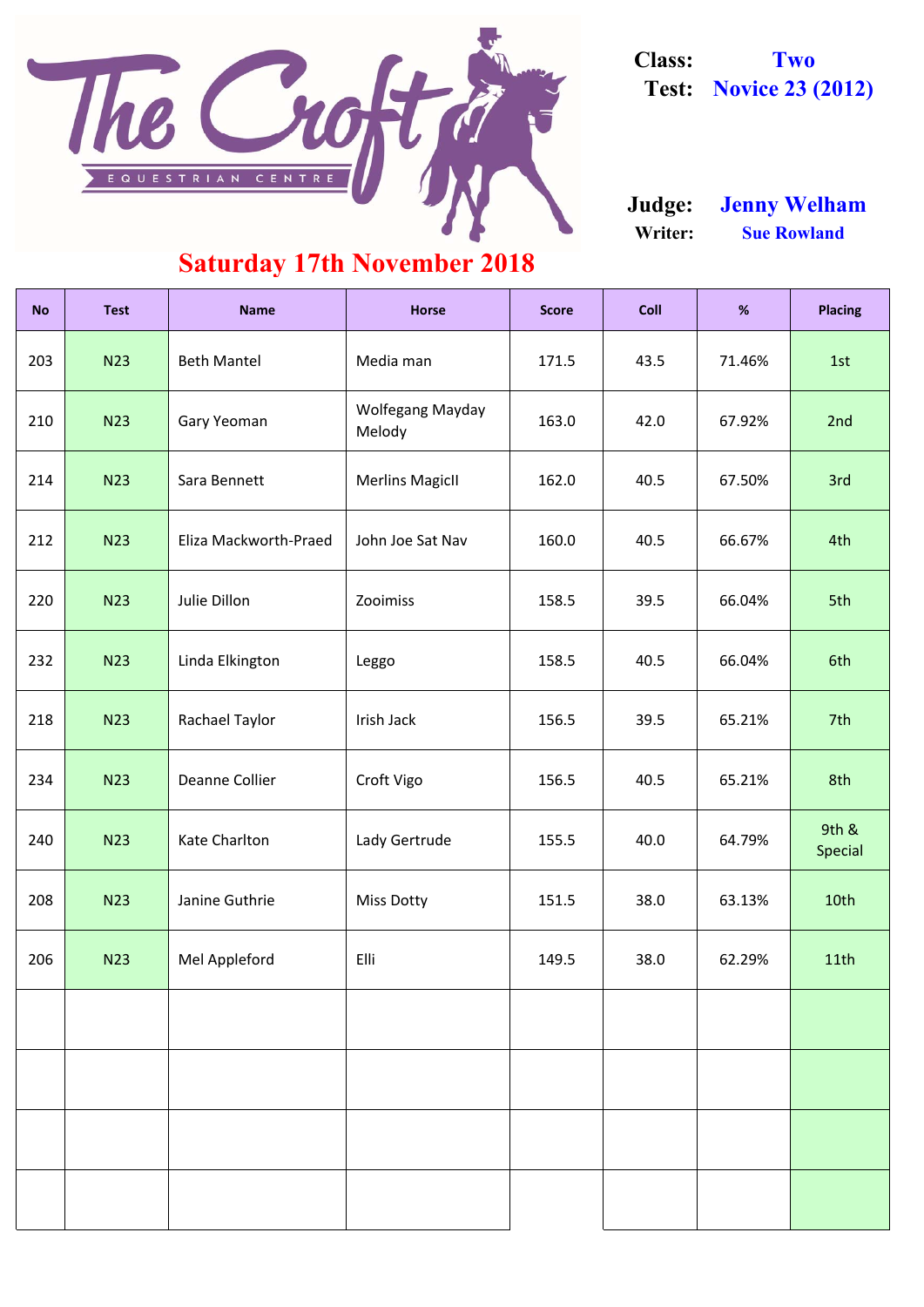| N <sub>0</sub> | <b>Section</b> | <b>Name</b>          | Horse                           | <b>Score</b> | Coll | $\frac{0}{0}$ | <b>Bronze</b><br><b>Placing</b> | <b>Silver</b><br>Placing | Gold<br>Placing | <b>Overall</b><br>Placing |
|----------------|----------------|----------------------|---------------------------------|--------------|------|---------------|---------------------------------|--------------------------|-----------------|---------------------------|
| 245            | Silver         | Natasha Kalderen     | Spellbound II                   | 135.0        | 69.0 | 75.00%        |                                 | 1st                      |                 | 1st                       |
| 238            | Silver         | Pamela Hunt          | Llanarth The Blues              | 130.5        | 65.0 | 72.50%        |                                 | 2nd                      |                 | 2nd                       |
| 224            | Silver         | Suzy Fabian          | AtlantalV                       | 128.0        | 63.0 | 71.11%        |                                 | 3rd                      |                 | 3rd                       |
| 247            | Silver         | Sara Malpass         | Keystone DiCaprio               | 127.0        | 63.0 | 70.56%        |                                 | 4th                      |                 | 4th                       |
| 227            | Silver         | Sonya Martin         | Cloherview Eddie                | 124.5        | 63.0 | 69.17%        |                                 | 5th                      |                 | 5th                       |
| 200            | Silver         | Melanie Palmer       | Okehurst Nightlife              | 123.0        | 63.0 | 68.33%        |                                 | $6th =$                  |                 | $6th =$                   |
| 249            | Silver         | Lindsay Cook         | Laurozel Lucky Moonmist         | 123.0        | 63.0 | 68.33%        |                                 | $6th =$                  |                 | $6th =$                   |
| 229            | Silver         | Annett Lattanzio     | <b>NPS Glasgow</b>              | 122.5        | 62.0 | 68.06%        |                                 | 8th                      |                 | 8th                       |
| 236            | Silver         | Julia Lloyd-Parks    | <b>Bobbie Dazzler</b>           | 122.0        | 61.5 | 67.78%        |                                 | 9th                      |                 | 9th                       |
| 202            | Silver         | Lyn Barley           | Gilliano                        | 121.5        | 61.5 | 67.50%        |                                 | 10th                     |                 | 10th                      |
| 208            | Silver         | Janine Guthrie       | <b>Miss Dotty</b>               | 120.5        | 61.0 | 66.94%        |                                 | 11th                     |                 | 11th                      |
| 214            | Silver         | Sara Bennett         | <b>Merlins MagicII</b>          | 118.5        | 59.0 | 65.83%        |                                 | 12th                     |                 | 12th                      |
| 211            | Silver         | Sue Pashen           | <b>Wolfegang Mayday Melody</b>  | 118.0        | 61.0 | 65.56%        |                                 | 13th                     |                 | 13th                      |
| 221            | Silver         | Gemma Hughes         | <b>Opposition Real Deal</b>     | 118.0        | 58.5 | 65.56%        |                                 | 14th                     |                 | 14 <sub>th</sub>          |
| 201            | Silver         | <b>Eira Tonkings</b> | <b>Ben Nevis</b>                | 117.0        | 59.5 | 65.00%        |                                 | 15th                     |                 | 15th                      |
| 222            | Silver         | Henrietta Shone      | Toffee II                       | 116.5        | 60.0 | 64.72%        |                                 | 16th                     |                 | 16th                      |
| 233            | Silver         | Paula Brazier        | <b>Wilderness Spring Melody</b> | 115.5        | 60.0 | 64.17%        |                                 | 17th                     |                 | 17 <sub>th</sub>          |
|                |                |                      |                                 |              |      |               |                                 |                          |                 |                           |
|                |                |                      |                                 |              |      |               |                                 |                          |                 |                           |
|                |                |                      |                                 |              |      |               |                                 |                          |                 |                           |
|                |                |                      |                                 |              |      |               |                                 |                          |                 |                           |
|                |                |                      |                                 |              |      |               |                                 |                          |                 |                           |
|                |                |                      |                                 |              |      |               |                                 |                          |                 |                           |

| Date:            | 17th November 2018  |  |  |  |  |  |
|------------------|---------------------|--|--|--|--|--|
| <b>Class:</b>    | <b>Three</b>        |  |  |  |  |  |
| Test:            | <b>Novice FSM</b>   |  |  |  |  |  |
| <b>Qualifier</b> | <b>WO</b>           |  |  |  |  |  |
| <b>Sponsor</b>   | <b>Baileys</b>      |  |  |  |  |  |
| Judge:           | <b>Jenny Welham</b> |  |  |  |  |  |
| Writer:          | <b>Julie Jerome</b> |  |  |  |  |  |



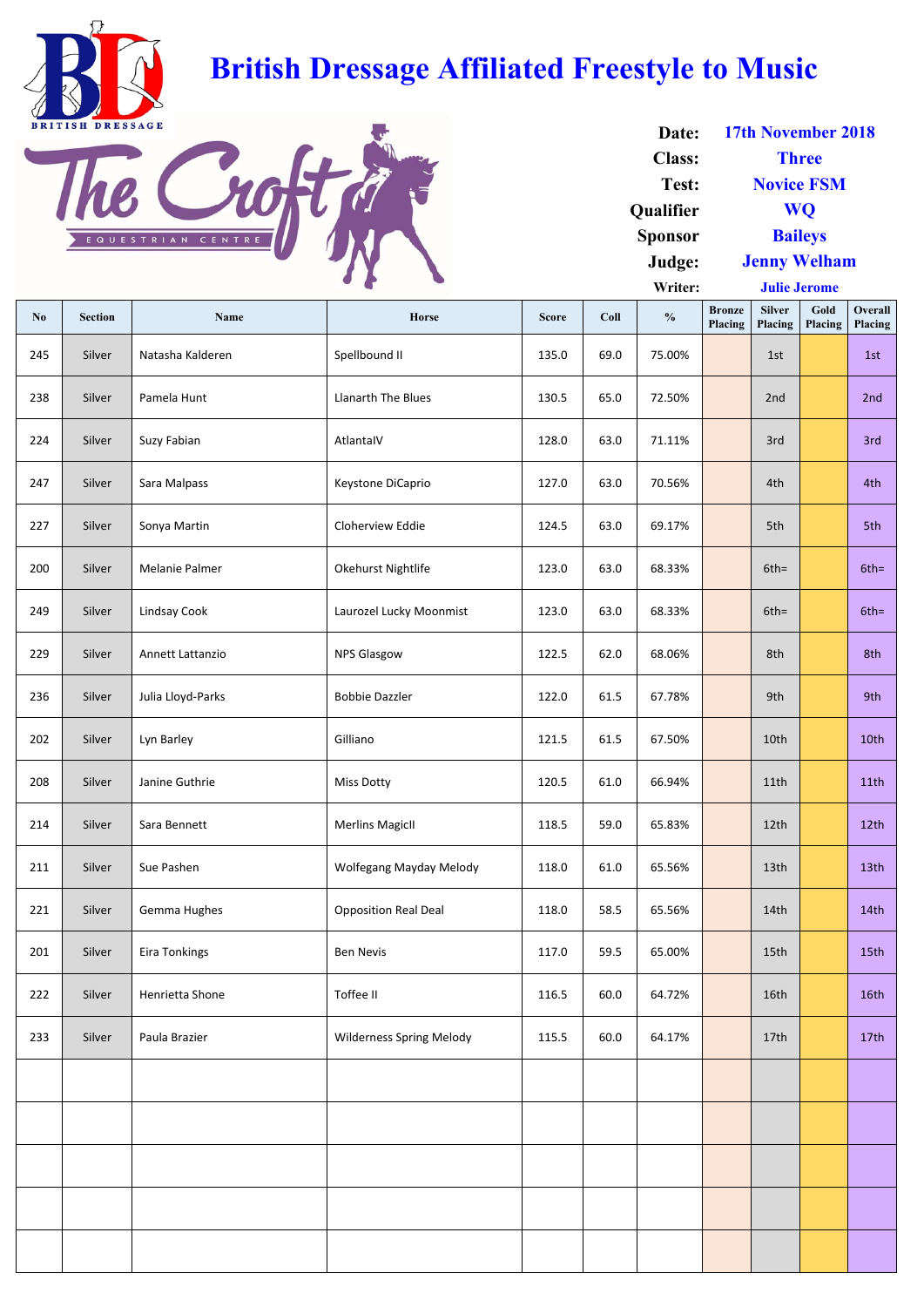| <b>No</b> | <b>Test</b> | <b>Name</b>           | <b>Horse</b>        | <b>Score</b> | <b>Coll</b> | %      | <b>Placing</b> |  |  |  |
|-----------|-------------|-----------------------|---------------------|--------------|-------------|--------|----------------|--|--|--|
| 234       | E43         | Deanne Collier        | Croft Vigo          | 195.5        | 55.0        | 67.41% | 1st            |  |  |  |
| 207       | E43         | <b>Melissa Howett</b> | Penstrumbly Alwynne | 187.5        | 52.0        | 64.66% | 2nd            |  |  |  |
| 245       | E43         | Natasha Kalderen      | Spellbound II       | 177.5        | 50.0        | 61.21% | 3rd            |  |  |  |
|           |             |                       |                     |              |             |        |                |  |  |  |
|           |             |                       |                     |              |             |        |                |  |  |  |
|           |             |                       |                     |              |             |        |                |  |  |  |
|           |             |                       |                     |              |             |        |                |  |  |  |

| 217 | M73 | Nicola Pearce        | <b>Keystone Quartz</b> | 228.0 | 56.0 | 67.06% | 1st |
|-----|-----|----------------------|------------------------|-------|------|--------|-----|
| 235 | M73 | <b>Clare Griffin</b> | Rockwood Rosie         | 217.5 | 52.0 | 63.97% | 2nd |
|     |     |                      |                        |       |      |        |     |
|     |     |                      |                        |       |      |        |     |
|     |     |                      |                        |       |      |        |     |
|     |     |                      |                        |       |      |        |     |





**Class: Four Test: Elementary 43 (2006)**

**Writer: Mary Johnston Judge: Angela Cardiff**

#### **Saturday 17th November 2018**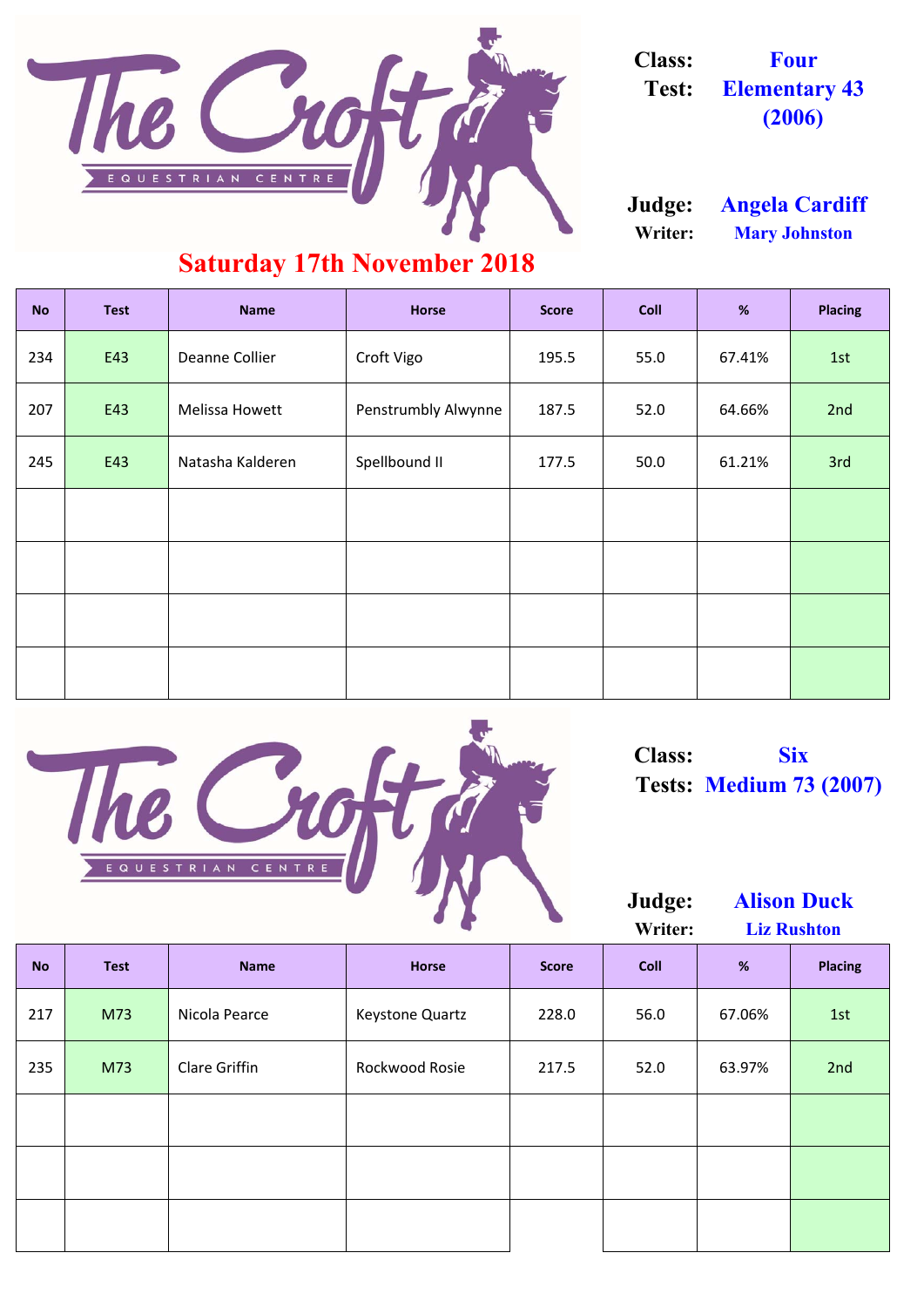| No  | <b>Section</b> | Name            | Horse                 | <b>Score</b> | Coll | $\frac{0}{0}$ | <b>Bronze</b><br>Placing | <b>Silver</b><br>Placing | Gold<br>Placing | Overall<br>Placing |
|-----|----------------|-----------------|-----------------------|--------------|------|---------------|--------------------------|--------------------------|-----------------|--------------------|
| 237 | Silver         | Sally Green     | Keystone Rhia         | 196.5        | 99.0 | 75.58%        |                          | 1st                      |                 | 1st                |
| 251 | Silver         | Lauren Russell  | <b>Fantastic Khan</b> | 187.5        | 92.5 | 72.12%        |                          | 2nd                      |                 | 2nd                |
| 205 | Silver         | Lisa Allen      | Cesar Romeo           | 178.5        | 89.0 | 68.65%        |                          | 3rd                      |                 | 4th                |
| 207 | Silver         | Melissa Howett  | Penstrumbly Alwynne   | 174.0        | 88.0 | 66.92%        |                          | 4th                      |                 | 5th                |
| 231 | Silver         | Gary Yeoman     | The Venetian          | 173.0        | 86.5 | 66.54%        |                          | 5th                      |                 | 6th                |
| 204 | Silver         | Brydie Killoran | Derreck               | 164.5        | 83.0 | 63.27%        |                          | 6th                      |                 | 7th                |
|     |                |                 |                       |              |      |               |                          |                          |                 |                    |
| 239 | Gold           | Lynn Wickes     | Clooney Boy           | 184.5        | 92.5 | 70.96%        |                          |                          | 1st             | 3rd                |
|     |                |                 |                       |              |      |               |                          |                          |                 |                    |
|     |                |                 |                       |              |      |               |                          |                          |                 |                    |

**Writer: Mary Johnston**

| Date:            | 17th November 2018    |
|------------------|-----------------------|
| <b>Class:</b>    | <b>Five</b>           |
| Test:            | <b>Elementary FSM</b> |
| <b>Oualifier</b> | <b>WO</b>             |
| <b>Sponsor</b>   | <b>Suregrow</b>       |
| Judge:           | <b>Angela Cardiff</b> |



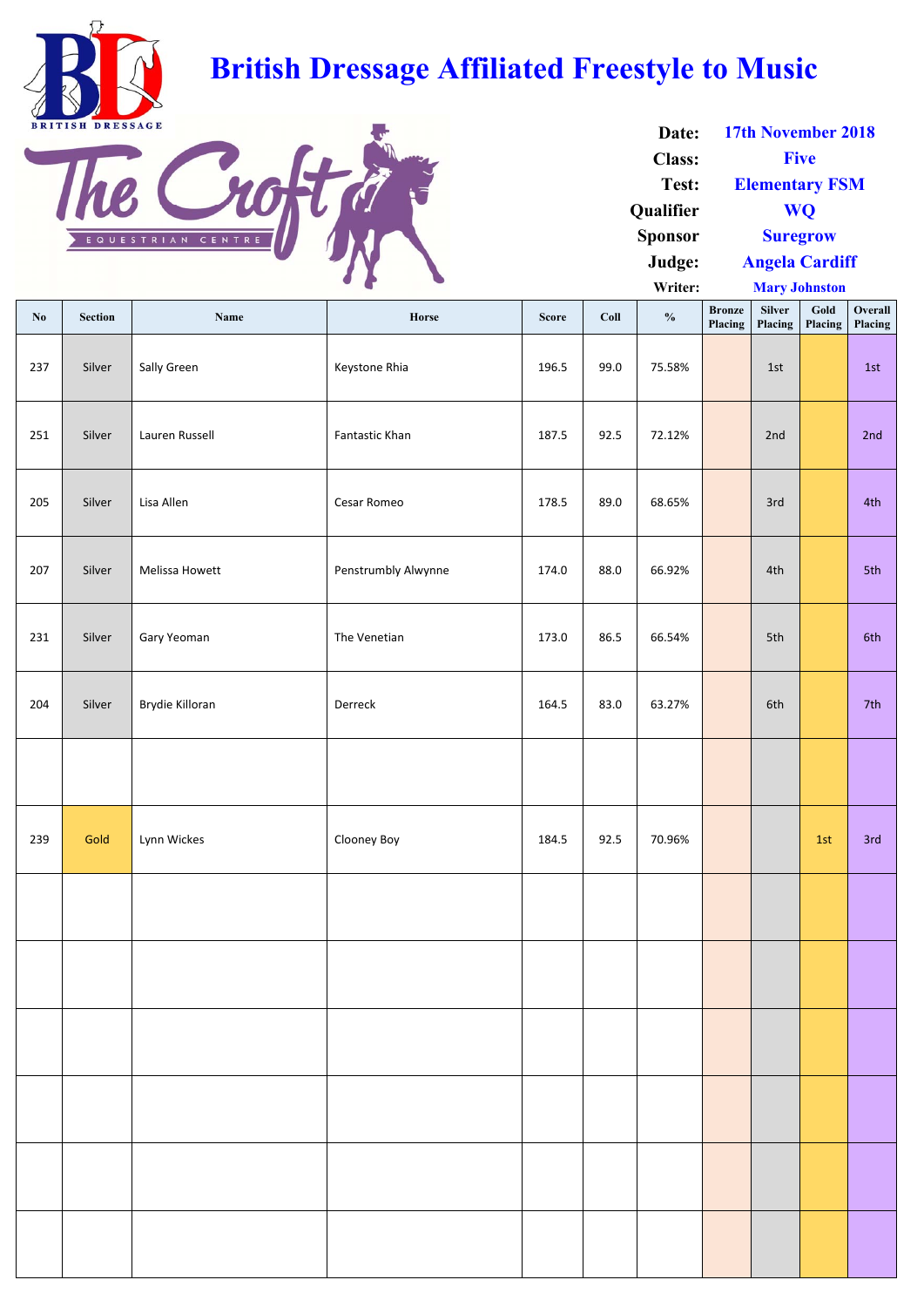**Writer:**

| $\mathbf{N}\mathbf{0}$ | Section | Name           | Horse               | <b>Score</b> | Coll  | $\frac{0}{0}$ | <b>Bronze</b><br>Placing | Silver<br>Placing | Gold<br>Placing | Overall<br>Placing |
|------------------------|---------|----------------|---------------------|--------------|-------|---------------|--------------------------|-------------------|-----------------|--------------------|
| 219                    | Silver  | Hannah Bown    | Sandro's Storm      | 212.5        | 109.5 | 70.83%        |                          | 1st               |                 | 1st                |
| 248                    | Silver  | Sara Malpass   | Pitingo II          | 204.0        | 103.5 | 68.00%        |                          | 2nd               |                 | 2nd                |
| 216                    | Silver  | Linda Robinson | Ferndale Chatterbox | 203.5        | 106.5 | 67.83%        |                          | 3rd               |                 | 3rd                |
| 217                    | Silver  | Nicola Pearce  | Keystone Quartz     | 201.0        | 105.0 | 67.00%        |                          | 4th               |                 | 4th                |
| 251                    | Silver  | Lauren Russell | Fantastic Khan      | 190.0        | 97.5  | 63.33%        |                          | 5th               |                 | 5th                |
|                        |         |                |                     |              |       |               |                          |                   |                 |                    |
|                        |         |                |                     |              |       |               |                          |                   |                 |                    |
|                        |         |                |                     |              |       |               |                          |                   |                 |                    |
|                        |         |                |                     |              |       |               |                          |                   |                 |                    |
|                        |         |                |                     |              |       |               |                          |                   |                 |                    |
|                        |         |                |                     |              |       |               |                          |                   |                 |                    |
|                        |         |                |                     |              |       |               |                          |                   |                 |                    |
|                        |         |                |                     |              |       |               |                          |                   |                 |                    |
|                        |         |                |                     |              |       |               |                          |                   |                 |                    |

| Date:            | <b>17th November 2018</b> |
|------------------|---------------------------|
| <b>Class:</b>    | <b>Seven</b>              |
| Test:            | <b>Medium FSM</b>         |
| <b>Qualifier</b> | <b>WO</b>                 |
| <b>Sponsor</b>   | <b>Spillers</b>           |
| Judge:           | <b>Alison Duck</b>        |

**Liz Rushton**